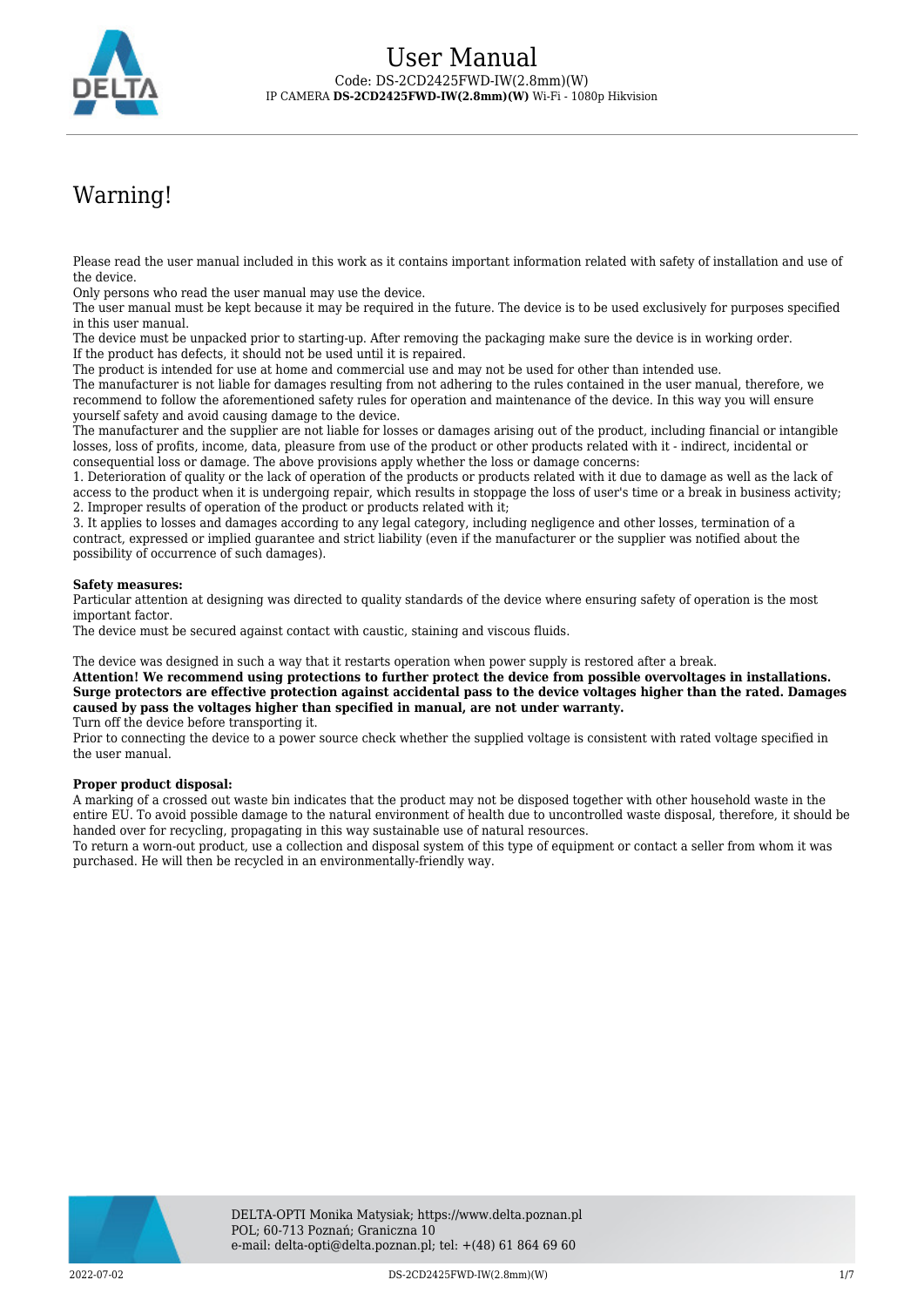

mmmm HIKVISION

IP camera with efficient H.264 / H.265 image compression algorithm for clear and smooth video streaming at maximal resolution of 1920 x 1080 (1080p).

Powered by Darkfighter - the camera has very good sensitivity, dedicated to poor lighting conditions.

Very easy operation via mobile devices (Android / iOS), allows the users for comfortable and remote operation, and also management of the camera. The used W<sub>i-Fi</sub> module allows to remote communication with camera for max. distance up to 50 m.

| Standard:                 | TCP/IP                                                                                     |
|---------------------------|--------------------------------------------------------------------------------------------|
| Sensor:                   | 1/2.8 " Progressive Scan CMOS                                                              |
| Matrix size:              | 2.1 Mpx                                                                                    |
| Resolution:               | 1920 x 1080 - 1080p<br>1280 x 960 - 1.3 Mpx<br>1280 x 720 - 720p                           |
| Lens:                     | $2.8 \text{ mm}$                                                                           |
| View angle:               | 108°                                                                                       |
| Range of IR illumination: | 10 <sub>m</sub>                                                                            |
| Audio:                    | · Microphone built-in,<br>· Speakers built-in,<br>• Bi-directional audio streaming support |
| RS-485 interface:         |                                                                                            |
| Alarm inputs / outputs:   |                                                                                            |
| Image compression method: | H.265+/H.265/H.264+/H.264/MJPEG                                                            |
| Main stream frame rate:   | 25 fps @ 1080p                                                                             |
| <b>WEB</b> Server:        | ✓                                                                                          |
| ONVIF:                    | ✓                                                                                          |

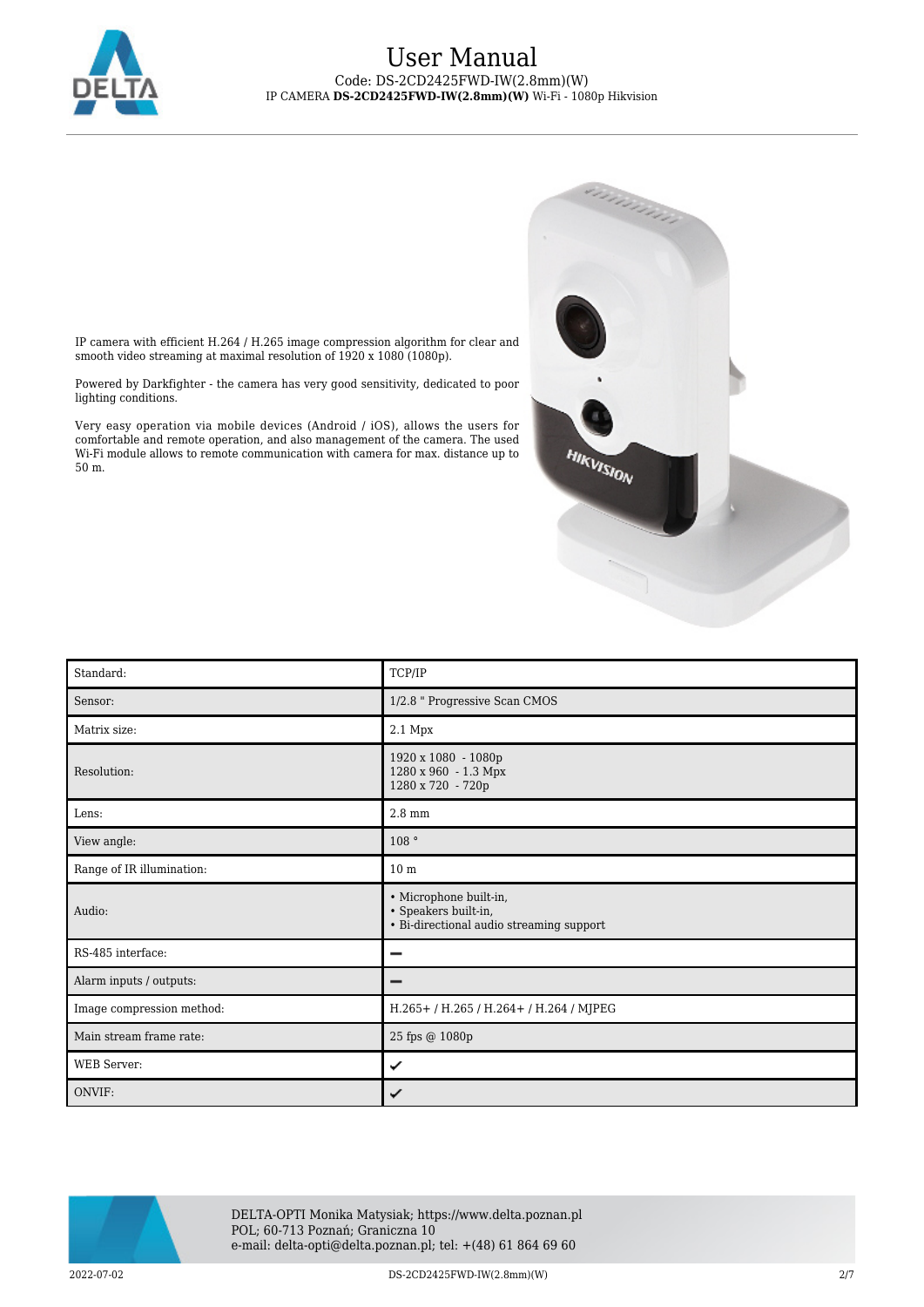

| Network protocols:             | TCP, ICMP, HTTP, HTTPS, FTP, DHCP, DNS, DDNS, RTP, RTSP, RTCP, PPPoE, NTP,<br>UPnP, SMTP, IGMP, QoS, IPv6, SNMP                                                                                                                                                                                                                                                                                                                                                                                                                                                                                                                                                                                                                                                                                                                                                            |
|--------------------------------|----------------------------------------------------------------------------------------------------------------------------------------------------------------------------------------------------------------------------------------------------------------------------------------------------------------------------------------------------------------------------------------------------------------------------------------------------------------------------------------------------------------------------------------------------------------------------------------------------------------------------------------------------------------------------------------------------------------------------------------------------------------------------------------------------------------------------------------------------------------------------|
| Network interface:             | 10/100 Base-T (RJ-45), WiFi IEEE 802.11 b/g/n                                                                                                                                                                                                                                                                                                                                                                                                                                                                                                                                                                                                                                                                                                                                                                                                                              |
| Mobile phones support:         | Port no.: 8000 or access by a cloud (P2P)<br>• Android: Free application <i>iVMS-4500</i> or Hik-Connect<br>• iOS (iPhone): Free application iVMS-4500 or Hik-Connect                                                                                                                                                                                                                                                                                                                                                                                                                                                                                                                                                                                                                                                                                                      |
| Default admin user / password: | $admin / -$                                                                                                                                                                                                                                                                                                                                                                                                                                                                                                                                                                                                                                                                                                                                                                                                                                                                |
| Default IP address:            | DHCP or 192.164.1.64                                                                                                                                                                                                                                                                                                                                                                                                                                                                                                                                                                                                                                                                                                                                                                                                                                                       |
| Web browser access ports:      | 80                                                                                                                                                                                                                                                                                                                                                                                                                                                                                                                                                                                                                                                                                                                                                                                                                                                                         |
| PC client access ports:        | Port no.: 8000 or access by a cloud (P2P) - iVMS-4200 application                                                                                                                                                                                                                                                                                                                                                                                                                                                                                                                                                                                                                                                                                                                                                                                                          |
| Mobile client access ports:    | 8000                                                                                                                                                                                                                                                                                                                                                                                                                                                                                                                                                                                                                                                                                                                                                                                                                                                                       |
| Port ONVIF:                    | 80                                                                                                                                                                                                                                                                                                                                                                                                                                                                                                                                                                                                                                                                                                                                                                                                                                                                         |
| <b>RTSP URL:</b>               | • Main stream: rtsp://user.password@192.168.1.64:554/Streaming/Channels/101/<br>• Sub stream: rtsp://user.password@192.168.1.64.554/Streaming/Channels/102/                                                                                                                                                                                                                                                                                                                                                                                                                                                                                                                                                                                                                                                                                                                |
| Memory card slot:              | Micro SD memory cards up to 128GB support (possible local recording)                                                                                                                                                                                                                                                                                                                                                                                                                                                                                                                                                                                                                                                                                                                                                                                                       |
| Max. number of on-line users:  | 6                                                                                                                                                                                                                                                                                                                                                                                                                                                                                                                                                                                                                                                                                                                                                                                                                                                                          |
| Main features:                 | • Wi-Fi Module - IEEE 802.11 b/g/n, Range : 50 m (open area),<br>• PIR detector - Built-in, Detector range : 10 m / 90 ° horizontal, 80 ° vertical<br>• WDR - 120 dB - Wide Dynamic Range<br>• 3D-DNR - Digital Noise Reduction<br>• EXIR - high-efficiency infrared LEDs technology, which evenly covers the whole<br>plan of both central vantage points of the scene as well as the corners<br>• ANR - Automatic Network Replenishment allows to save image to the card when the<br>network connection with DVR is break (network failure) and next synchronize its<br>• HLC - High Light Compensation (spot)<br>• BLC - Back Light Compensation<br>• ROI - improve the quality of selected parts of image<br>• Motion Detection<br>• Intelligent Image Analysis : crossing the line (tripwire), intrusion,<br>abandoned/missing object, scene changing, face detection |
| Power supply:                  | $\cdot$ PoE (802.3af),<br>• 12 V DC / 380 mA                                                                                                                                                                                                                                                                                                                                                                                                                                                                                                                                                                                                                                                                                                                                                                                                                               |
| Power consumption:             | < 7 W                                                                                                                                                                                                                                                                                                                                                                                                                                                                                                                                                                                                                                                                                                                                                                                                                                                                      |
| Weight:                        | $0.23$ kg (with stand)                                                                                                                                                                                                                                                                                                                                                                                                                                                                                                                                                                                                                                                                                                                                                                                                                                                     |
| Dimensions:                    | 135 x 100 x 76 mm (with stand)                                                                                                                                                                                                                                                                                                                                                                                                                                                                                                                                                                                                                                                                                                                                                                                                                                             |
| Manufacturer / Brand:          | Hikvision                                                                                                                                                                                                                                                                                                                                                                                                                                                                                                                                                                                                                                                                                                                                                                                                                                                                  |
| SAP Code:                      | 311313510                                                                                                                                                                                                                                                                                                                                                                                                                                                                                                                                                                                                                                                                                                                                                                                                                                                                  |
| Guarantee:                     | 3 years                                                                                                                                                                                                                                                                                                                                                                                                                                                                                                                                                                                                                                                                                                                                                                                                                                                                    |

Front view:

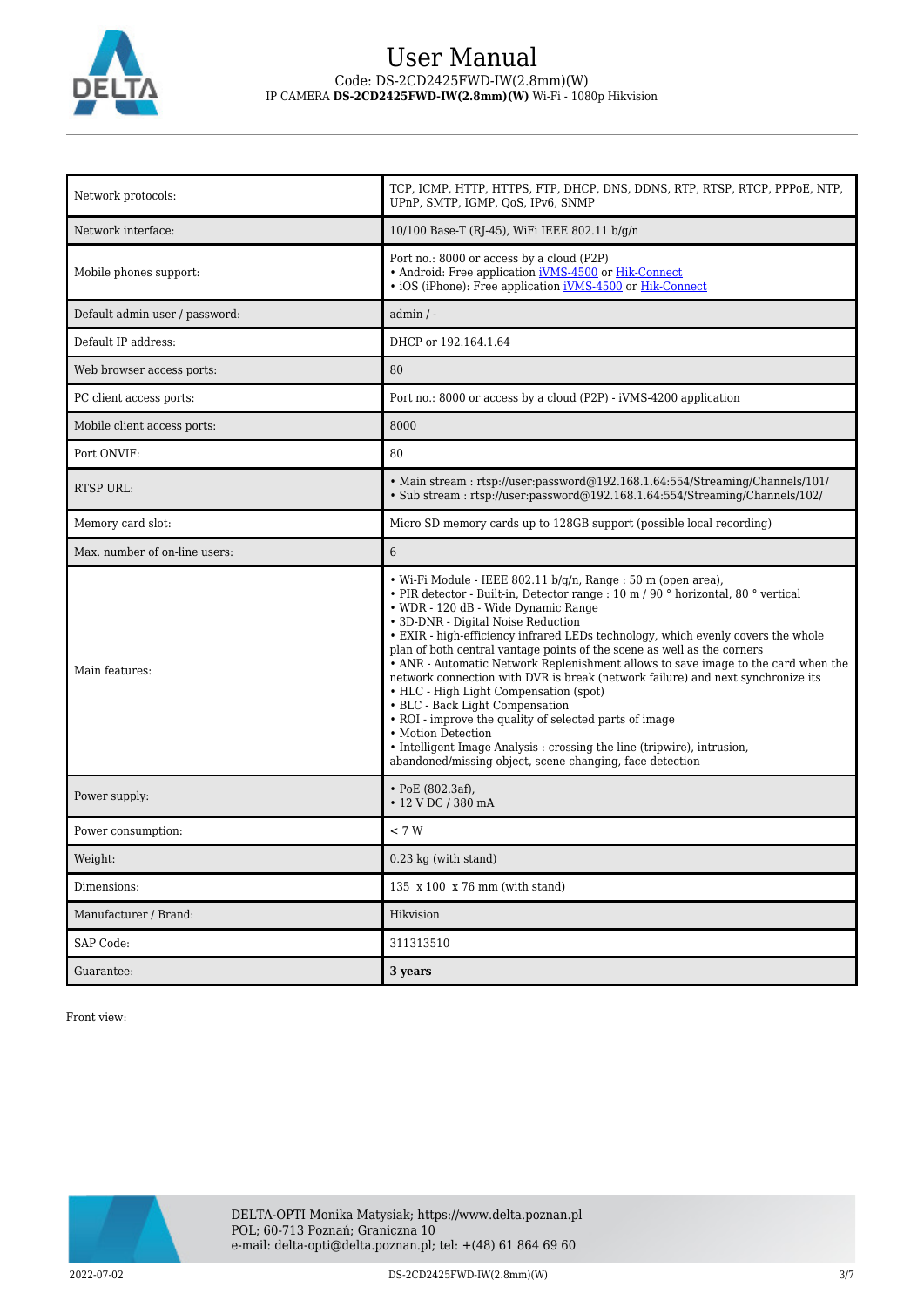



Rear view:



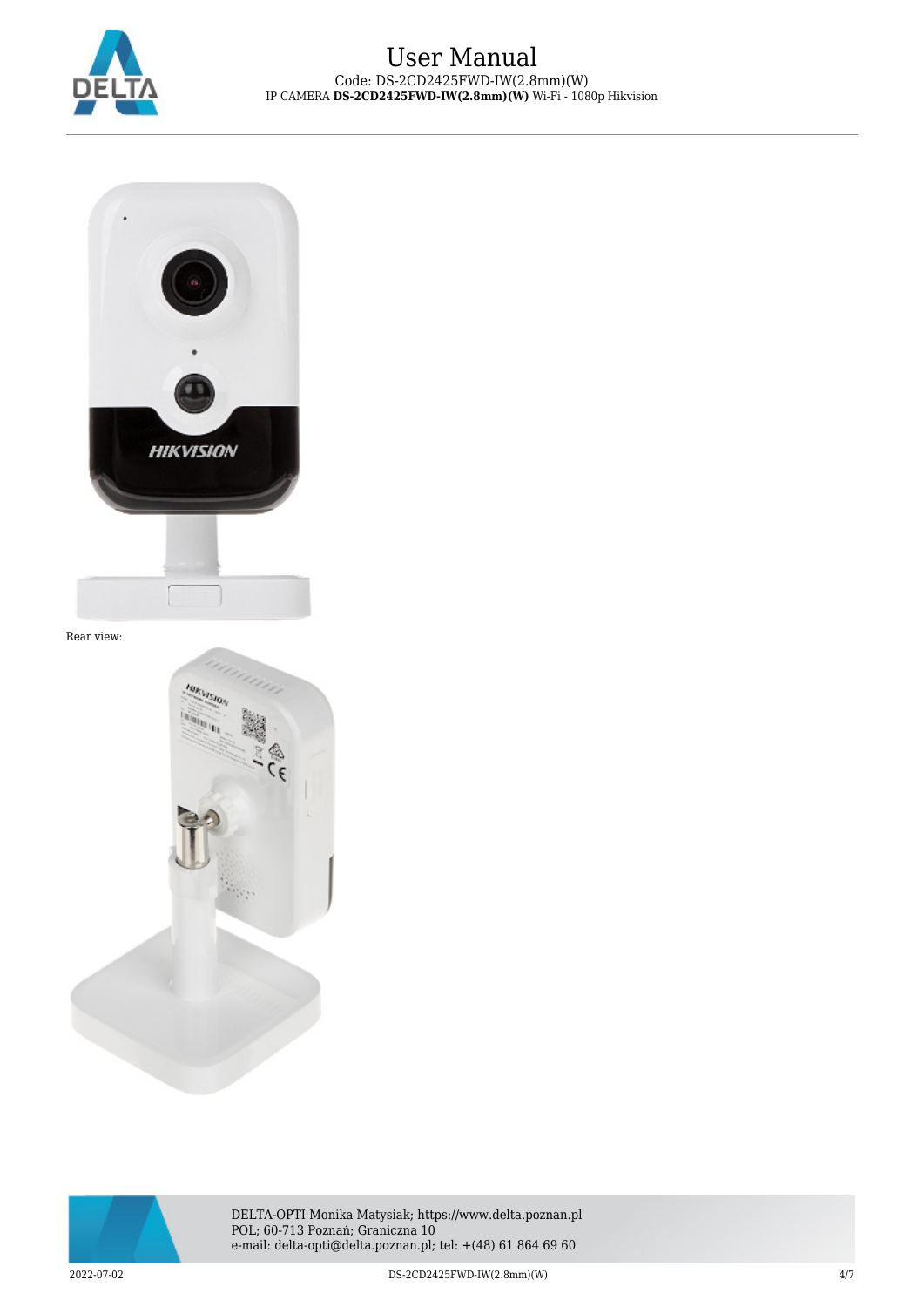



Side view:



Memory card slot:



DELTA-OPTI Monika Matysiak; https://www.delta.poznan.pl POL; 60-713 Poznań; Graniczna 10 e-mail: delta-opti@delta.poznan.pl; tel: +(48) 61 864 69 60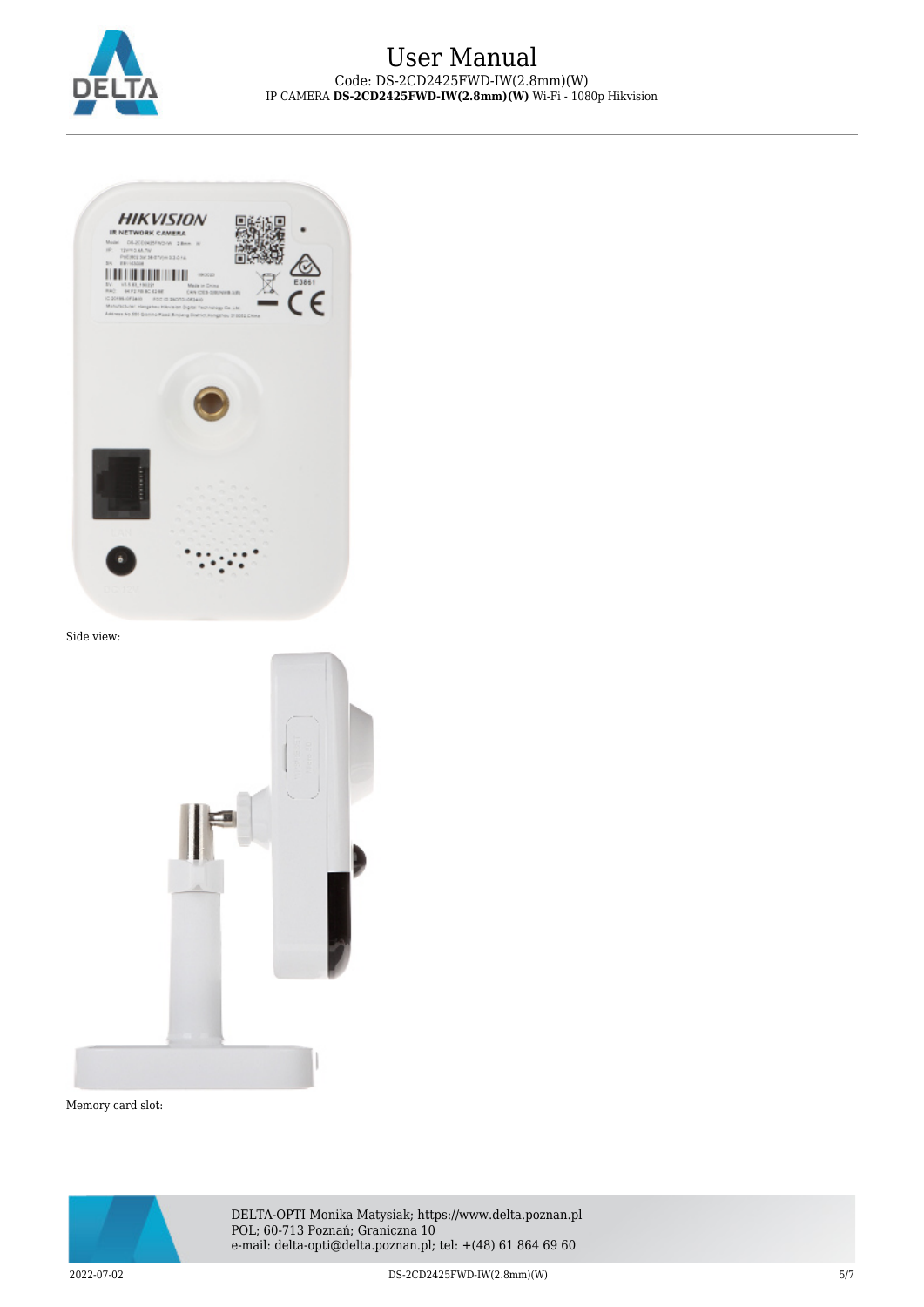



Bottom view:



Dimensions:



DELTA-OPTI Monika Matysiak; https://www.delta.poznan.pl POL; 60-713 Poznań; Graniczna 10 e-mail: delta-opti@delta.poznan.pl; tel: +(48) 61 864 69 60